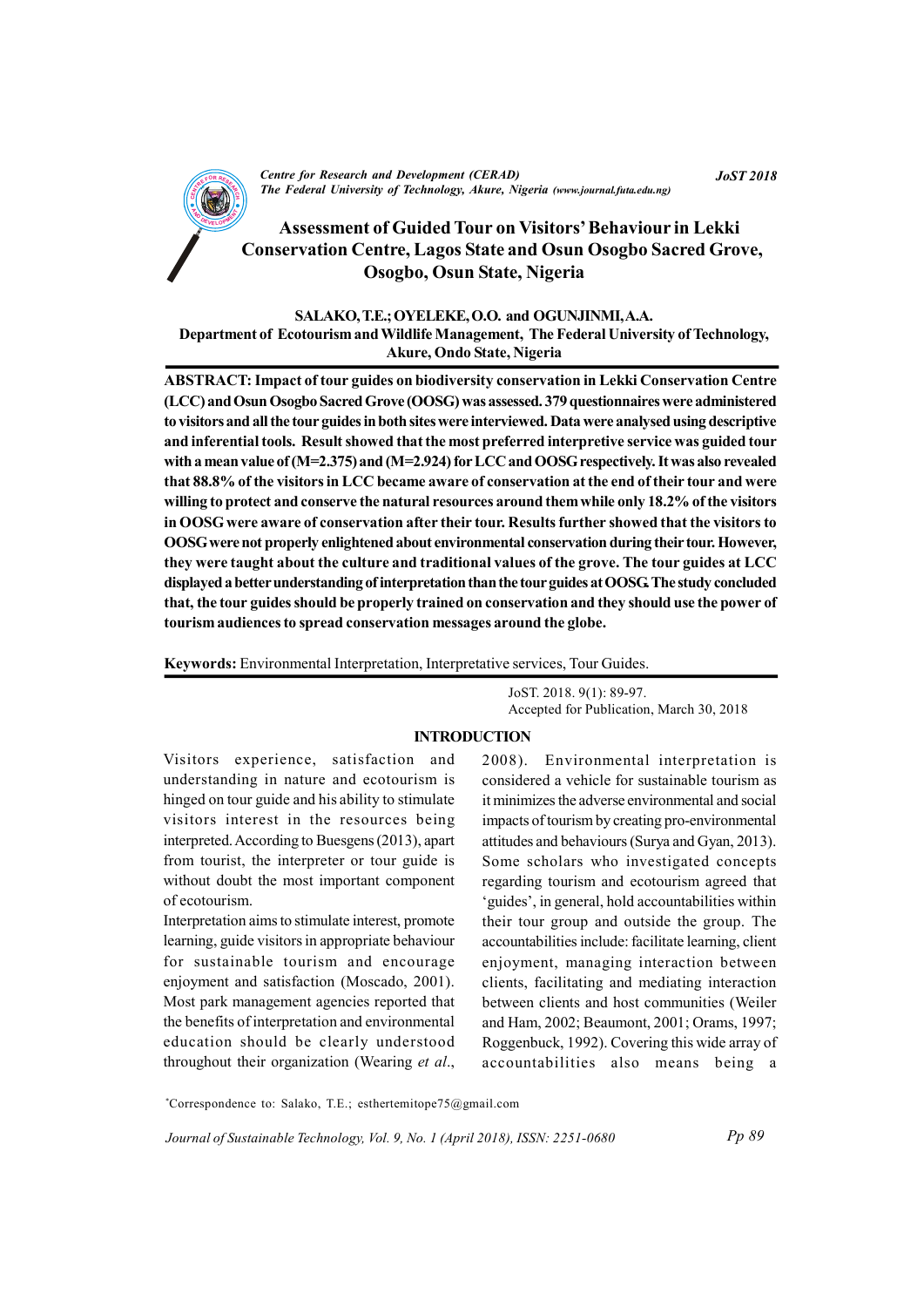representative of a number of roles. Hence, Tour guides or interpreters represent the tour operator, the host community, the tourism industry, and act on behalf of land managers (Buesgens, 2013).These multi-skilled individuals must also present a meaningful experience to the visitor (Buesgens, 2013).

According to Ham (1992), interpretive forms can be divided into two groups: personalized or guided, and non-personalized or self-guided. The guided form is developed in direct contact between the public and the guide. This includes: talks, excursions, live interpretation and the mass media (educational events, formal and informal community education programs) while the self-guided form, will develop without the intervention of any member of staff, but through different objects and resources. It includes exhibitions which can be outdoors or indoor, excursions on trails where interpretation will be through pamphlets, signs or audio equipment, publications and audiovisual programs (Ham, 1992). The study was conceived with the

objective of determining visitor's preference for interpretive programs and the perception of the tour guides at LCC and OOSG. The benefits of resource interpretation are many: a better informed public and therefore empowered constituency of park supporters, a closer bond between parks and neighbours, and a public vested in the rational application of science in the care of park natural resources. Interpretation has a direct and indirect contribution to sustainable development (Wolfgang, 2002). Some of its contribution includes: promotion of sustainable resource use, resource management and social development in the host region, and contributing to environmental awareness and changes of behaviour in visitors. (Ogunjinmi et al., 2009). There are several management tools available for national parks' managers; however, a dynamic and imaginative public relations effort such as interpretation and environmental education remains tool that must not be neglected (Onadeko and Meduna, 1984).

#### METHODOLOGY

The study was carried out in Lekki Conservation Centre (LCC) and Osun Osogbo Sacred Grove (OOSG). LCC is a non-governmental organization while OOSG is a Government organization. LCC is one of Nigerian Conservation Foundations'(NCF) foremost conservation project and it is Located in Lekki on the Lekki-Epe Expressway in Eti Osa Local Government Area of Lagos. Geographically it falls between 2º 45'E and 4º20'E and between latitude 6º52' to 3º54'. Osun Osogbo Sacred Groove (OOSG) is located along the bank of Osun River in Osogbo Local Government Area of Osun State in South Western Nigeria. Its geographical coordinates are 7°45' 02" N and 4 <sup>0</sup>33' 08" E. It covers an area of 75 hectares and is encircled by a buffer zone of 47 ha (IUCN, 2005).

## Methods for Data Collection Population and Sampling Techniques

The statistical population were visitors to Lekki Conservation Centre and Osun Osogbo Sacred Grove, the management and the tour guides of the study sites. The respondents were selected randomly. A sample size of 379 was chosen based on the total number of visitors to Lekki Conservation Center and Osun osogbo sacred Grove. The population of visitors to Osun Osogbo Sacred Grove at the time of this study (2016) was 5,696 visitors. (OOSG Annual Report, 2015) while the influx to Lekki Conservation Center is approximately 28,139 visitors ( NCF Annual Report, 2015). Using Krejie and Morgan (1970) determination of sample size, the sample size was proportionally distributed between the sites based on their population. Thus, 315 and 64 visitors were sampled in Lekki Conservation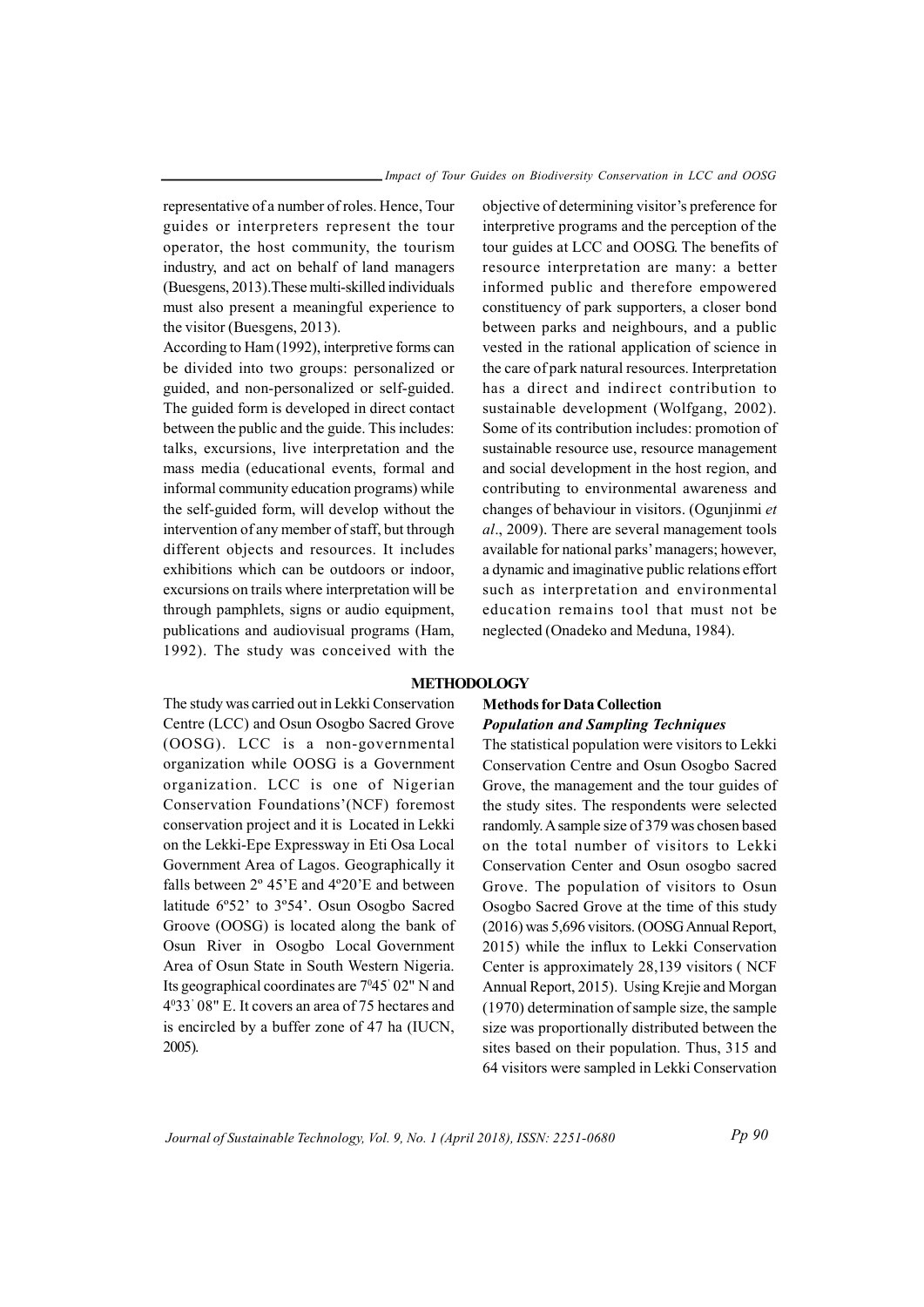Centre and Osun Osogbo Sacred Grove respectively. Krejcie and Morgan (1970) fomular for sample size determination is stated below:  $s = X 2NP(1" P) \div d 2(N" 1) + X 2P(1" P)$ 

#### where:

s = required sample size.

 $X^2$  = the table value of chi-square for 1 degree of freedom at the desired confidence level (3.841).  $N =$  the population size.

 $P =$  the population proportion (assumed to be .50 since this would provide the maximum sample size).

## Field Observation

Field observation was carried out to investigate visitors' on-site behaviour at LCC and OOSG. Visitors' behaviours on improper dumping of refuse, littering and crossing of lawns were observed and noted. The management objectives of LCC and OOSG were studied for the research. Also, the management of both sites were interviewed to determine if interpretation has helped in realising the management objectives.

All the tour guides at LCC and OOSG were interviewed with the United States National Park Services (2007) competency standard to assess their level of understanding. According to the United States National Park services (2007), tour guides are found competent if they: 1) understand their role to facilitate connections between resource meanings and audience interests; 2) understand, recognize, and create opportunities for audiences to make their own intellectual and emotional connections to resource meanings and 3) understand, recognize, and cohesively develop an idea or ideas in interpretive products and activities.

 Thus, the tour guides were interviewed and asked about the foundations of interpretation, knowledge of the resource(s), audience and appropriate techniques.

### Data Collection

Data were collected through the use of structured questionnaire, interview and field observations. The questionnaire was administered to the visitors and was divided into five sections A-E. Section A addressed the demographic variables of the respondents, B measured different visitors' experience of the study areas, C measured visitors' satisfaction, D measured interpretation programs offered to the visitors while Section E measured the visitors' off-site conservation behaviour.

Field observation was carried out on visitors' on-site conservation behaviours. The response of visitors to improper dumping of refuse, littering on the environment and crossing of lawns were observed and noted. The management plan of LCC and OOSG were perused for the research. Interview guide was used to elicit information from the management of both sites to determine if interpretation has helped in realising the management objectives. Questions were asked about the management objective and the role interpretation has played in achieving the stated objectives.

All the tour guides present in both study sites were interviewed. Five (5) tour guides at LCC and eight (8) tour guides at OOSG bringing it to a total of 13 tour guides. The United States National Park Service competency standard was used to assess their level of understanding. The tour guides were asked how well they understand environmental conservation, environmental interpretation, the resource, the audience and appropriate techniques that are used during an interpretation exercise.

#### Data Analysis

Data were analysed using descriptive statistics such as mean, median, mode, and standard deviation. Results obtained was presented in tables and field observation was also documented. Inferential tools used include Ttest and Pearson's correlation.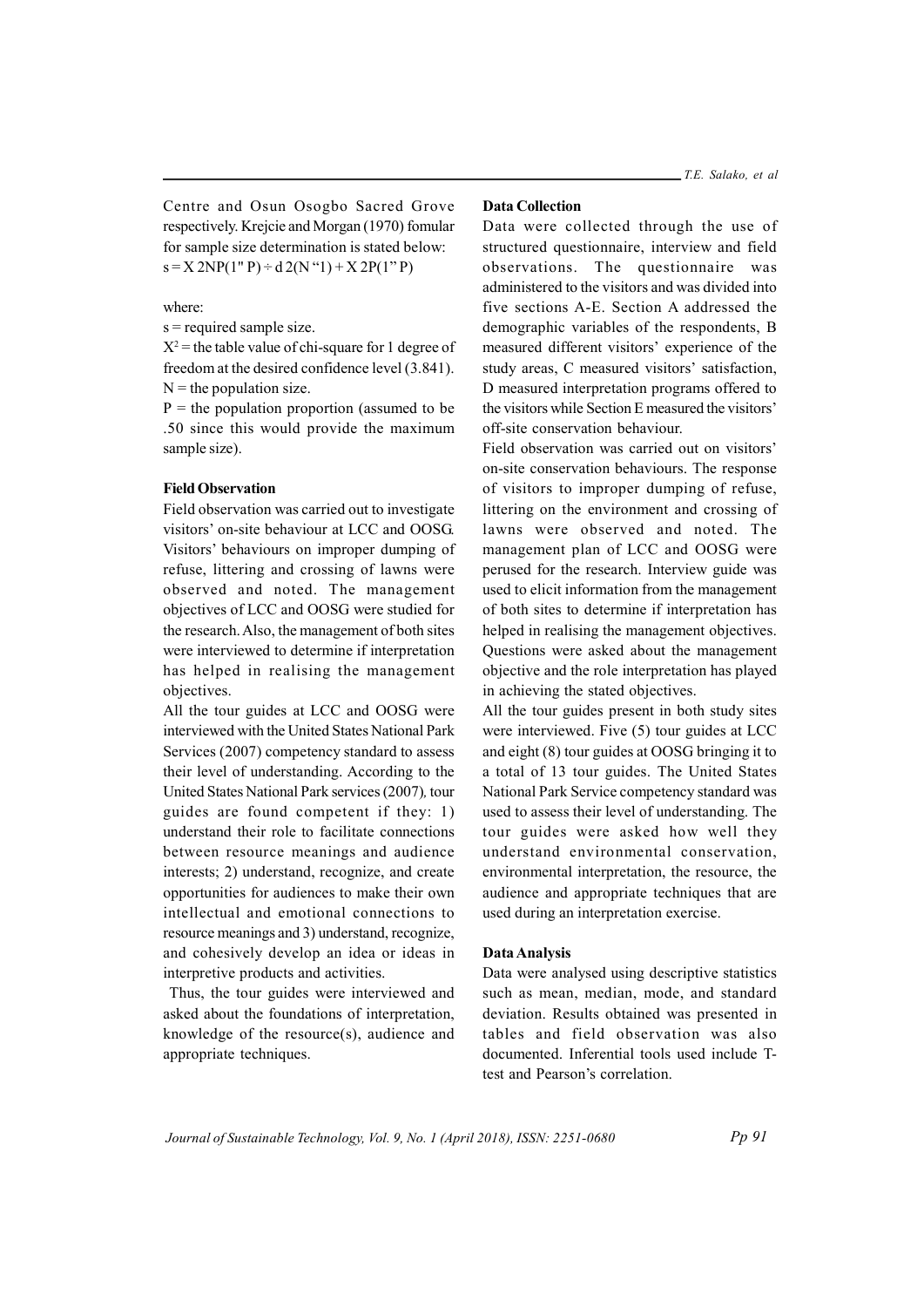#### RESULTS AND DISCUSSION

Demographic characteristics of the study showed that 55.6% (Table 1) of the visitors to LCC were male between 25-50 years, while OOSG had the same number of male and female visitors with 25-50years (58.1%). Most of the visitors to both sites were single (53.7% for LCC and 56.3% for OOSG) with 53.7% and 51.6% having tertiary educational level for LCC and OOSG (Table 1). This corresponds with the findings of Ryan and Glendon, (1998) who reported that tourist who desires active and interactive experiences in tourist destinations were more likely to be young males.

Results showed that guided tour has the highest mean of 2.375 and 2.924 for LCC and OOSG respectively (Table 2). This indicated that guided tour is the most preferred interpretation strategy at both sites this is in line with Moscado, (1996) who stated that guides or onsite interpreters are the most effective method for increasing visitor learning. He further stated that using trained interpreters on site will help to attract the attention of visitors, to answer questions, to provide social interaction, and to tailor the information given to visitors to match what the visitors are seeing at the time. It can be therefore be deduced that Visitors preferred guided tour because they are taught how to relate with what is being seen. The inferential test showed that there was significant difference in the visitors preference for interpretive programs in LCC and OOSG ( $t = -10.91$ ,  $p < 0.01$ ).

Results also revealed that all the tour guides at LCC were specially trained on environmental interpretation when employed so that conservation message can be properly communicated to the audience. This is in tandem with Moscado, (2001) who stated that tour guides are more effective when trained because they can enforce and demonstrate minimal impact behaviours and can manage interactions between visitors and the wildlife.

In OOSG, all the tour guides (8) were not trained on interpretation neither did they have formal training in conservation/related fields (Table 3). The educational level revealed that two (2) had Bachelor of Science (B.Sc.) degree, (1) was National Diploma (ND) holder, two (2) others had Higher National Diploma (HND) and the remaining three (3) have National Certificate of Education (NCE). However, they encourage visitors in conservation practice by telling them about the traditional values, cultural norms and beliefs of the site. The tour guides also stated that the animal population has been increasing. Hence it can be accepted the indigenous methods are adopted in passing across conservation messages to visitors at OOSG. This corresponds with McArthur and Hall, (1993) who stated that some benefits of having interpreters on site include their ability to attract the attention of visitors, to answer questions, to provide social interaction, and to tailor the information given to visitors to match what they are seeing at the time. Ogunjinmi et al., (2009) further stated that interpretation is considered to be an important tool that helps to increase visitors' enjoyment, awareness and understanding of the environment

In the course of the interview it was discovered that all the tour guides (5 tour guides) at LCC has basic knowledge of the key points of interpretation which includes: communicating information, pleasure, knowledge of the audience and a good knowledge of the resources being interpreted this agrees with Ham, (1992) who stated a good interpreter knows his environment, his audience and what interpretation is all about. The tour guides at LCC had a good perception about interpretation that meets the USA National Park Service's (2007) competency standard while the tour guides at OOSG did not meet the standard of USA National Park Service. However, the tour guides at OOSG affirmed that their long stay in the Grove has afforded them the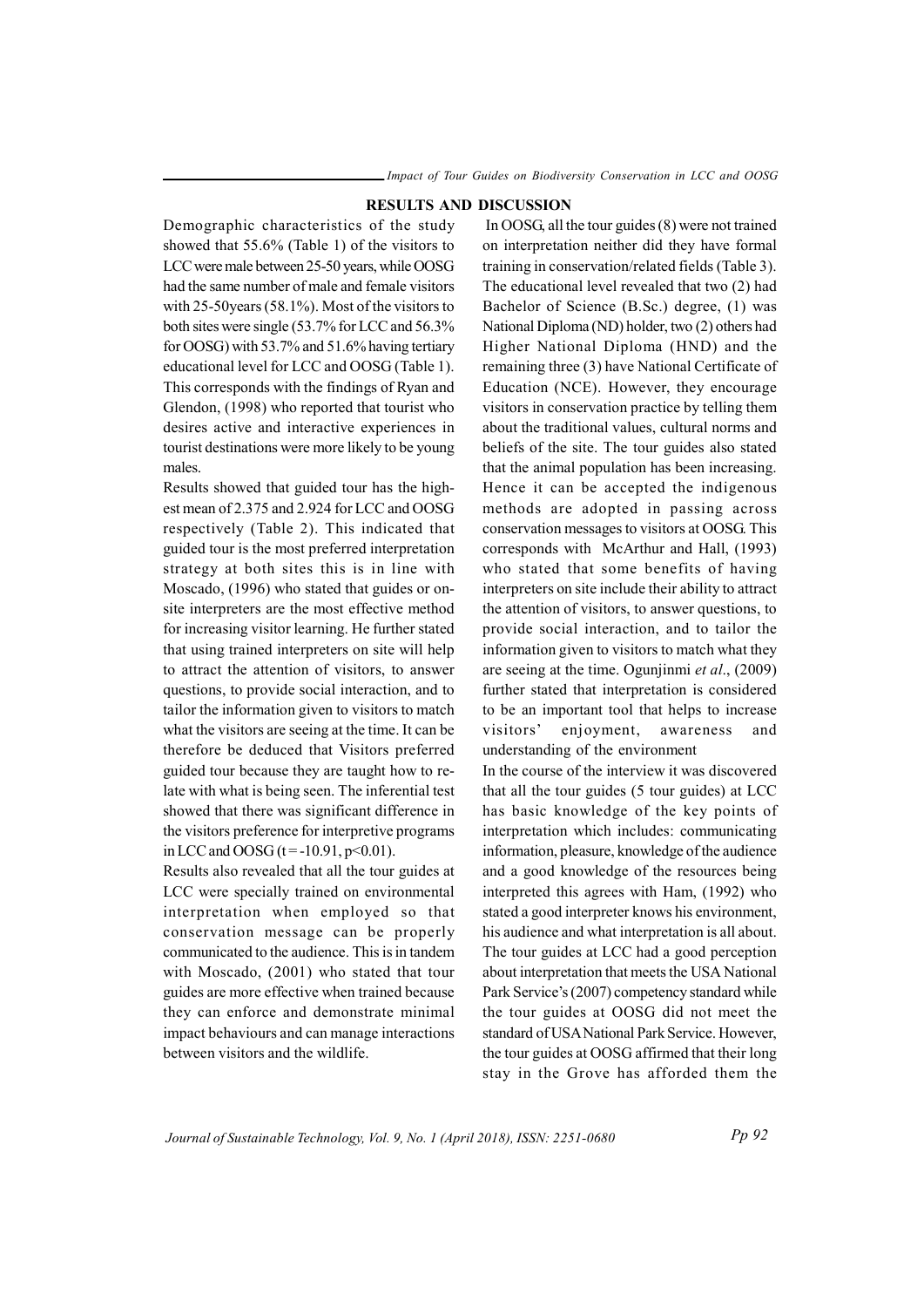|                           | Table 1. Socio-definegi apine characteristics of visitors<br><b>LCC</b><br><b>OOSG</b> |            |                |            |  |
|---------------------------|----------------------------------------------------------------------------------------|------------|----------------|------------|--|
| <b>Variables</b>          | Frequency                                                                              | Percentage | Frequency      | Percentage |  |
| Gender                    |                                                                                        |            |                |            |  |
| Male                      | 175                                                                                    | 55.6       | 32             | 50.0       |  |
| Female                    | 140                                                                                    | 44.4       | 32             | 50.0       |  |
| Total                     | 315                                                                                    | 100.0      | 64             | 100.0      |  |
| Age                       |                                                                                        |            |                |            |  |
| $1 - 14$                  | 28                                                                                     | 8.9        | $\overline{3}$ | 4.7        |  |
| $14 - 24$                 | 79                                                                                     | 25.1       | 23             | 35.9       |  |
| $25 - 50$                 | 183                                                                                    | 58.1       | 29             | 45.3       |  |
| 50 above                  | 25                                                                                     | 7.9        | 9              | 14.1       |  |
| Total                     | 315                                                                                    | 100.0      | 64             | 100.0      |  |
| <b>Marital Status</b>     |                                                                                        |            |                |            |  |
| Single                    | 169                                                                                    | 53.7       | 36             | 56.3       |  |
| Married                   | 134                                                                                    | 42.5       | 23             | 35.9       |  |
| Widowed                   | $8\,$                                                                                  | 2.5        | $\overline{4}$ | 6.3        |  |
| Divorced                  | $\overline{4}$                                                                         | 1.3        | $\mathbf{1}$   | 1.6        |  |
| Total                     | 315                                                                                    | 100.0      | 64             | 100.0      |  |
| Religion                  |                                                                                        |            |                |            |  |
| Christianity              | 268                                                                                    | 85.1       | 54             | 84.4       |  |
| Muslim                    | 32                                                                                     | 10.2       | $\tau$         | 10.9       |  |
| Others                    | 15                                                                                     | 4.8        | $\overline{3}$ | 4.7        |  |
| Total                     | 315                                                                                    | 100.0      | 64             | 100.0      |  |
| <b>Educational level</b>  |                                                                                        |            |                |            |  |
| Primary                   | 44                                                                                     | 14.0       | 13             | 20.3       |  |
| Secondary                 | 93                                                                                     | 29.5       | 14             | 21.9       |  |
| Tertiary                  | 169                                                                                    | 53.7       | 33             | 51.6       |  |
| No<br>Formal<br>Education | 9                                                                                      | 2.9        | $\overline{4}$ | 6.3        |  |
| Total                     | 315                                                                                    | 100        | 64             | 100.0      |  |

| Table 1: Socio-demographic characteristics of visitors |  |  |  |  |  |  |
|--------------------------------------------------------|--|--|--|--|--|--|
|--------------------------------------------------------|--|--|--|--|--|--|

Source: Field Survey, 2017

## Table 2: Interpretation Strategy Preferred by Visitors in LCC and OOSG

| LCC   |           | <b>OOSG</b> |           |
|-------|-----------|-------------|-----------|
| Mean  | <b>SD</b> | Mean        | <b>SD</b> |
| 2.375 | .6785     | 2.924       | .2657     |
| 1.719 | .7231     | 1.600       | .8808     |
| 1.672 | .7139     | 2.508       | .5885     |
| 1.203 | .5398     | 1.435       | .7726     |
| 1.313 | .5308     | 2.102       | .8829     |
|       |           |             |           |

Source: Field Survey, 2017

Journal of Sustainable Technology, Vol. 9, No. 1 (April 2018), ISSN: 2251-0680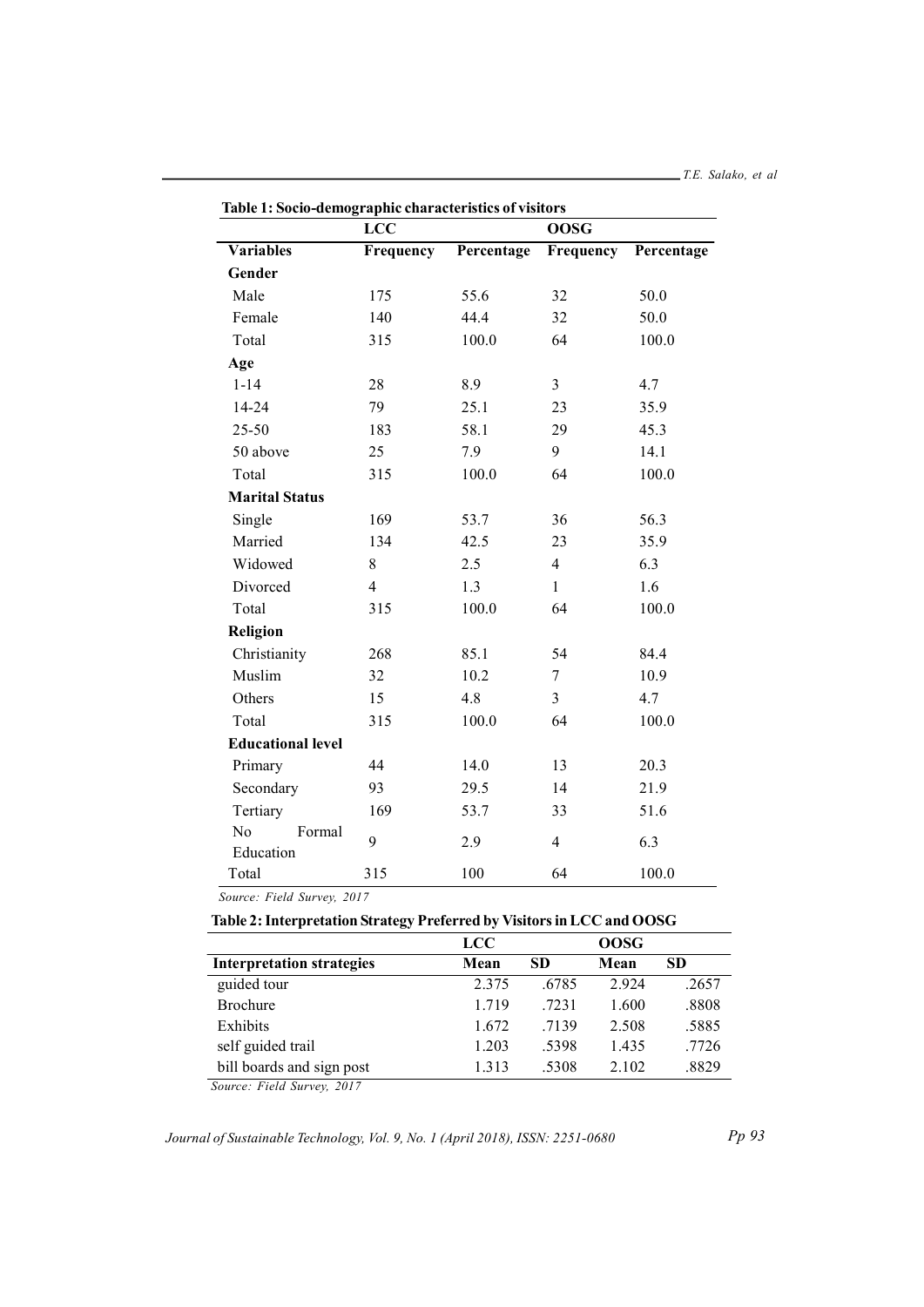| <b>Perception statement</b>                                     | <b>LCC</b> | <b>OOSG</b> |
|-----------------------------------------------------------------|------------|-------------|
| Have you heard about environmental conservation?                |            |             |
| Have you heard about environmental interpretation?              |            |             |
| Have you been trained on environmental interpretation?          |            |             |
| Do you know the basic principles of interpretation?             |            |             |
| Do you consider the audience when interpreting?                 |            |             |
| Do you understand interpretation strategies?                    |            |             |
| How well do you know the resources you are interpreting?        |            | +           |
| Have you had any training on conservation?                      | +          |             |
| Do you have educational background in environment related field | $\pm$      |             |

Source: Field Survey, 2017

opportunity of knowing and being conversant with the resources well enough to know how to communicate them to visitors

#### Visitors' Environmental Behaviour

Table 4 shows visitors' off-site environmental behaviour. "I will stop improper dumping" had the highest mean value of 2.48 for LCC while "I will read about conservation" had the least mean (M=1.95). However for OOSG, "I will stop improper dumping" had the highest mean value of 2.40 while "Contribute to environmental cause" had the least mean for OOSG with the value (M=1.34).

#### Visitors on Site Behaviour

In the course of the study, visitors' on site behaviour was observed. At LCC, the visitors appreciate the tour guides and started practicing what they learned about conservation like avoiding improper dumping of refuse and telling others to be careful about fragile thing in the environment. While at OOSG the visitors admired the souvenirs items on display and they fed the animals present with fruits.

Visitors' off site behaviour was rated as "I already do this" = 3; "I intend to do this" =  $2$ "and I do not intend to do this"  $= 1$ .

From the results, visitors in LCC perceive that conservation is important at the end of the tour and many of them were willing to carry out

conservation related exercise. 66% intend to plant trees, 64% were willing to tell others about conservation and 54% of the visitors affirmed that they were willing to stop actions that pollute the environment. This correspond with Ogunjinmi et al., (2009), who identified interpretation to be of central importance as it helps to increase community support and cause a positive change in visitors' behaviour.

From the study, it was observed that the visitors at LCC appreciated the tour guides after the tour and they started practicing what they learned about conservation like avoiding improper dumping of refuse and telling others to be careful about fragile thing in the environment. This agrees with Garrod and Wilson, (2003) who noted that interpretation programs in natural areas can be effective in terms of informing visitors about appropriate behaviours and encouraging them to engage in those behaviours and this also corresponds with Surya and Gyan, (2013) who noted that Environmental interpretation is considered a vehicle for sustainable tourism as it minimizes the adverse environmental and social impacts of tourism by creating pro-environmental attitudes and behaviours.

At OOSG, only 53.1% of the visitors intended to plant trees, 3% were willing to tell others about conservation and 1.6% intends to stop actions that pollute the environment which is as a result of the visitors not being properly enlightened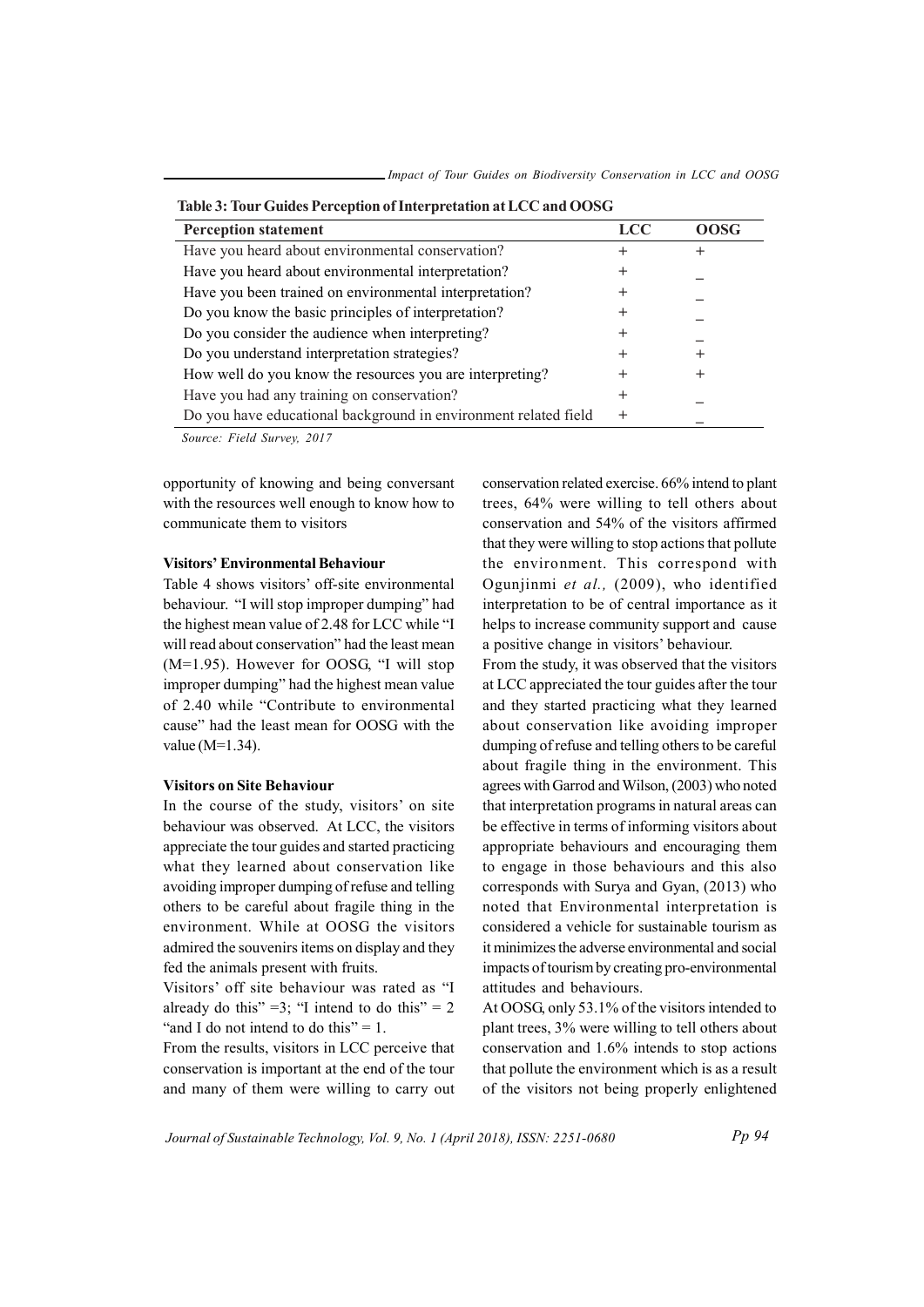|                                        | <b>LCC</b> |           | <b>OOSG</b> |           |
|----------------------------------------|------------|-----------|-------------|-----------|
| <b>Environmental statement</b>         | Mean       | <b>SD</b> | Mean        | <b>SD</b> |
| plant trees                            | 1.859      | .7097     | 2.143       | .5771     |
| avoid killing animals for personal use | 2.109      | .8930     | 2.267       | .8772     |
| tell people conservation               | 1.578      | .7518     | 2.273       | .5310     |
| wisely use resources                   | 2.078      | .7623     | 2.270       | .4446     |
| care for nature                        | 2.031      | .8159     | 2.381       | .4929     |
| learn more about conservation          | 1.469      | .6416     | 2.273       | .4671     |
| stop improper dumping                  | 2.406      | .6599     | 2.476       | .8569     |
| stop polluting the environment         | 2.375      | .9344     | 2.457       | .5177     |
| Complain about environmental damage    | 1.516      | .8163     | 2.121       | .7080     |
| contribution to environmental cause    | 1.344      | .6719     | 2.016       | .6555     |
| read about conservation                | 1.406      | .8110     | 1.949       | .6706     |
| watch environmental messages           | 1.516      | .7345     | 2.124       | .7823     |
| pay attention to environmental issues  | 1.922      | .5991     | 1.968       | .2969     |

Table 4: Visitors' off-site Environmental Behaviour

Source: Field Survey, 2017

about conservation, this could also be due to the fact that the tour guides interpreted the traditional values and cultural heritage of the site. Improper dumping of refuse was noticed at OOSG and a visitor was seen crossing the lawn and she was not corrected. This contradicts the findings of Rajack and Warren, (1996) who reported that majority of visitors learn about environmental issues at protected areas and zoos.

It could therefore be deduced that interpretive programs have a positive influence on visitors' behaviour if the message is properly communicated this is supported by Wolfgang, (2002) who stated behavioural changes as one of the objectives of interpretation. This also correspond with Manfredo and Driver, (2002) who also noted that changes in conservation attitudes were associated with structured, quality, interpretation programs and not simply exposure to the wildlife. Thus an important role for interpretation in sustainable wildlife tourism is to inform visitors of the consequences of certain behaviours and to provide education to encourage minimal impacts.

The inferential tests indicated a significant difference in the visitor's conservation behaviour at LCC and OOSG. Visitors in LCC were willing to conserve the environment because they were enlightened through interpretation while visitors to OOSG were not willing to conserve. Thus, a positive change in visitors' attitude and behaviour indicates that interpretation can be an effective and desirable tool in sustainable tourism.

#### **CONCLUSION**

The study showed that guided tour is the most preferred interpretation strategy at Lekki Conservation Centre and Osun Osogbo Sacred Grove thus it can be accepted that guided tour is the most effective method for increasing visitor learning. Furthermore, using trained tour guides will help to attract the attention of

visitors, answer visitors questions, and to tailor the information given to visitors to match what the visitors are seeing at the time. It can be stated that Visitors preferred guided tour because they are taught how to relate with what is been seen to their personal experience.

Journal of Sustainable Technology, Vol. 9, No. 1 (April 2018), ISSN: 2251-0680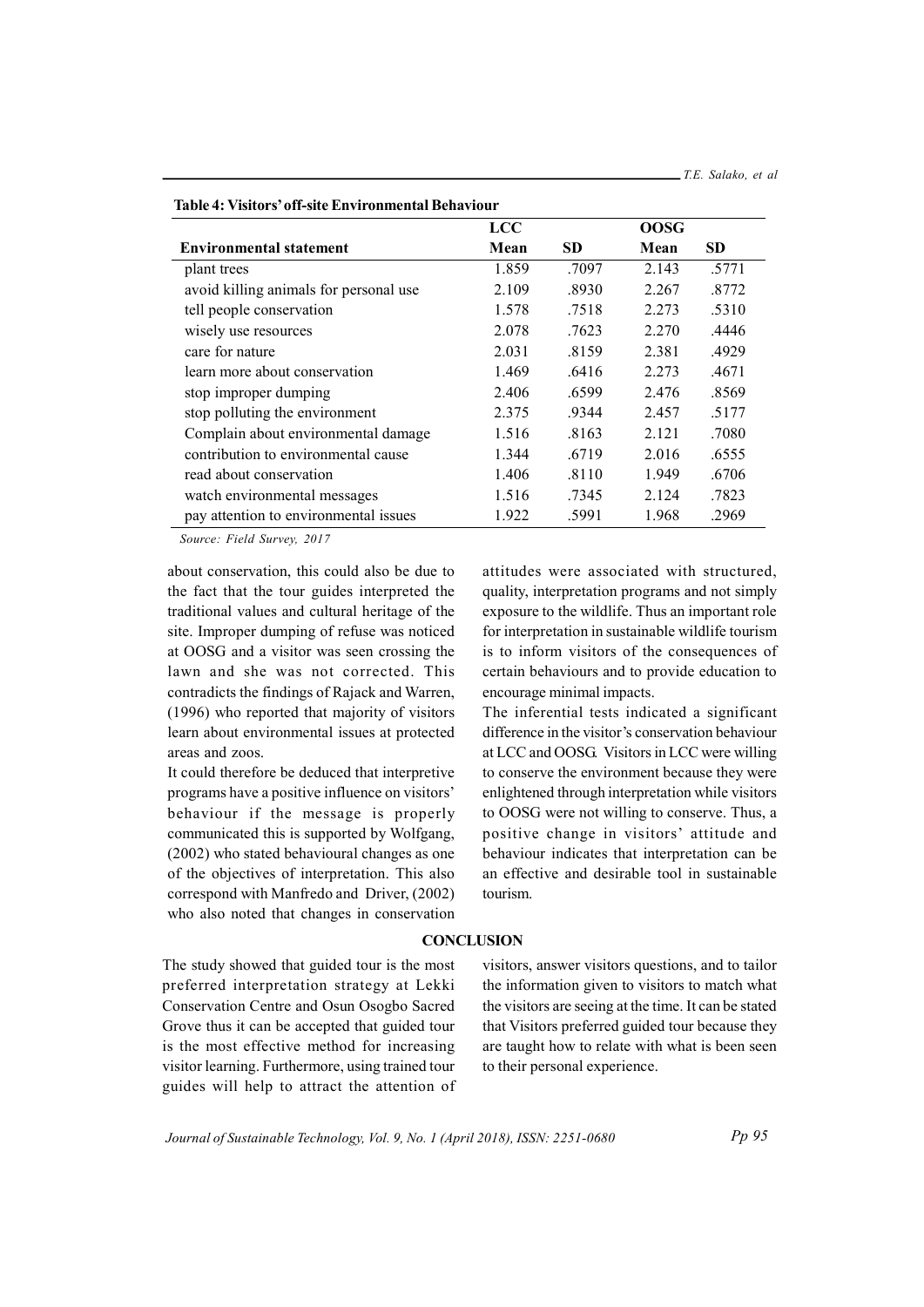Although, most of the visitors to Osun Osogbo Sacred Grove were not properly enlightened about environmental conservation during their tour, they were taught about the culture and traditional values of the grove hence only a few who already had knowledge of conservation before visiting the site were willing to conserve the environment. This study shows Interpretation is an important tool that influences visitors' satisfaction and experience. From this study, majority of the visitors in LCC became aware of conservation at the end of their tour and were willing to protect and conserve the natural resources around them. Visitors, willingness to visit again showed they were satisfied with the tour and learnt new things.

The level of understanding of the tour guides about interpretation goes a long way in influencing the results that will be achieved from the interpretation exercise. Thus, a tour guide

with a good understanding of interpretation, the audience he is addressing and the resources to be interpreted will not only increase the satisfaction and experience of visitors but he/ she will also make them aware of some of the values of the environment and provoke a change in their attitude towards the environment. Results further showed that the effectiveness of interpretation varies in relation to the attitudes and behaviours of visitors to both site. positive change in attitude and behaviour of the visitors and their willingness to visit again indicated that interpretation is an effective and desirable tool in biodiversity conservation and sustainable tourism. It is therefore recommended that the tour guides should be properly trained on conservation and environmental interpretation. Tour guides should also recognise the power of interpretation and learn how to effectively use it to spread conservation message around the globe.

#### **REFERENCES**

- Beaumont, N.K. (2001). "Ecotourism and the Conservation Ethic: Recruiting the Uninitiated or Preaching to the Converted?" Journal of Sustainable Tourism, 9(4): 317- 341.
- Buesgens L., (2013). Environmental Interpretation's Role in Ecotourism. Journal of Natural Resources 323 – International Resource Management. University of Wisconsin
- Garrod, B. and Wilosn, J.C. (2003). Marine Ecotourism: Issues and Experiences, Channel View, Clevedon, UK.
- Ham, S. (1992). Environmental interpretation: A Practical Guide for People with Big Ideas and Small Budgets, Forest Wildlife and Range Experiment Station, University of Idaho, USA. 437 p.
- Krejcie R. V. and Morgan W. D. (1970). Determining Sample Size for Research Activities Texas A. & M. University

Educational and Psychological Measurement

- Narrative National Park Service U.S. (2007). Department of the Interior Foundations of Interpretation Curriculum Content; Interpretive Development Program
- Ogunjinmi, A.A., Ojo, L.O., Onadeko, S. A., and Oguntoke, O. (1999). An Appraisal of Environmental Interpretive Policies and Strategies of Nigeria National Parks
- Onadeko S.A., and Meduna A.J. (1984). Public Relations and Wildlife Management in Nigeria. In Okoro O.O. and Fuwape J. A. (eds.) Proceedings of the 19th Annual Conference of the Forestry Association of Nigeria, Port Harcourt, December 3 – 8, 1984. Pp. 195 – 197.
- Orams, M.B. (1997). "The Effectiveness of Environmental Education: Can We Turn Tourists into Greenies?" Progress in Tourism and Hospitality Research, 3(4): 295- 306.

Journal of Sustainable Technology, Vol. 9, No. 1 (April 2018), ISSN: 2251-0680